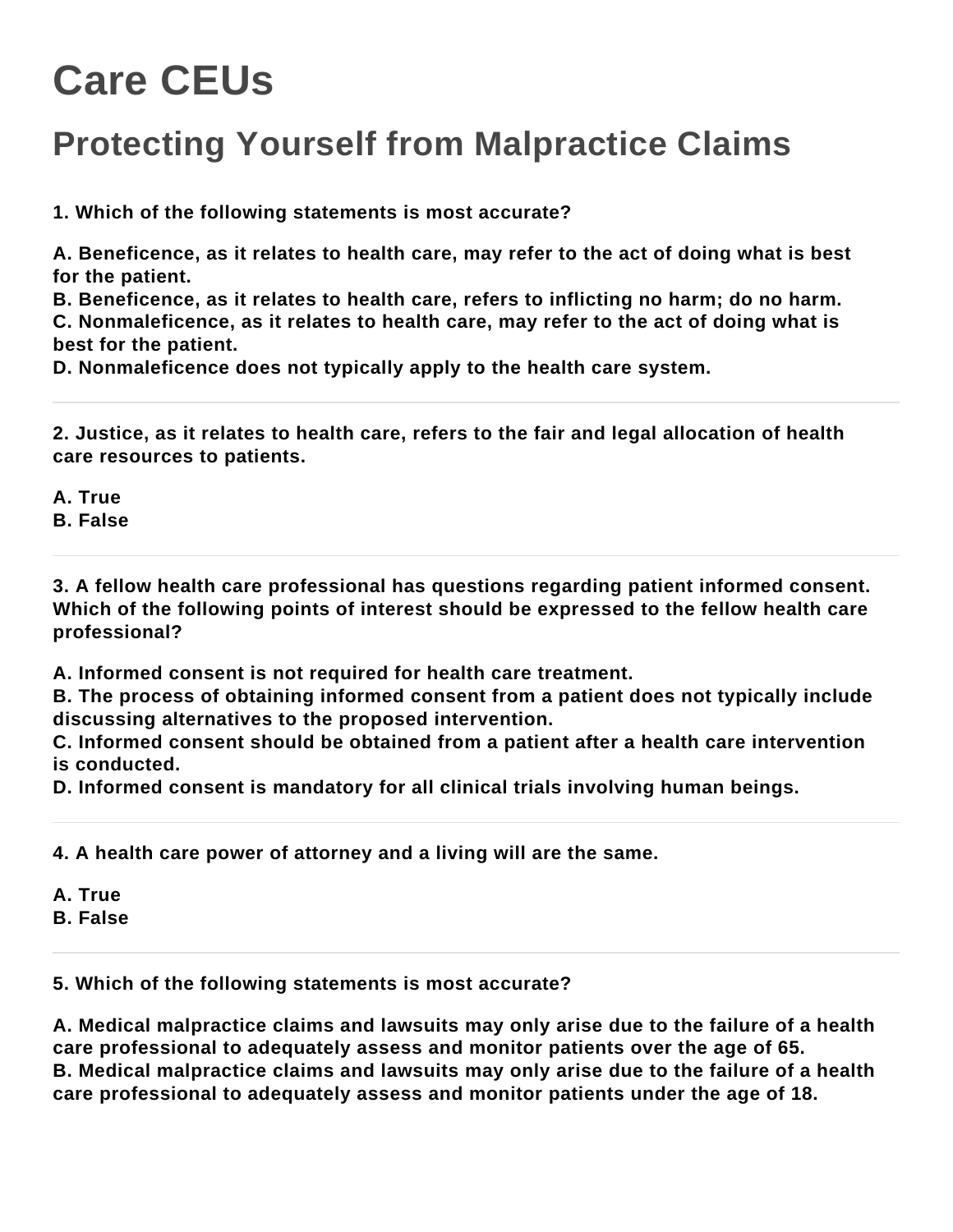**C. Medical malpractice claims and lawsuits may arise due to the failure of a health care professional to adequately assess and monitor patients.**

**D. Medical malpractice claims and lawsuits never arise due to the failure of a health care professional to adequately assess and monitor patients.**

**6. Which of the following may be viewed as an essential element of a malpractice suit?**

**A. A health care professional has a duty to a patient.**

**B. A health care professional only has a duty to a patient in a life-threatening emergency situation.**

**C. A patient injury occurred, when a causal relationship does not exist between a breach of health care duty and a patient injury.**

**D. A causal relationship does not exist between a breach of health care duty and a patient injury.**

**7. Which of the following statements, regarding recommendations to help prevent medical malpractice claims, is most accurate?**

**A. Health care professionals should determine a patient's capacity when administering health care.**

**B. Health care professionals should not determine a patient's capacity when administering health care.**

**C. Health care professionals should only determine a patient's capacity, when administering health care, if the patient is over the age of 65.**

**D. Health care professionals should only determine a patient's capacity, when administering health care, if the patient is under the age of 18.**

**8. Which of the following may be considered a Joint Commission medical error prevention recommendation?**

**A. Health care professionals should use one patient identifier when providing care, treatment, or services.**

**B. Health care professionals should not label containers used for blood and other specimens in the presence of a patient.**

**C. Immediately discard any medication or solution found unlabeled.**

**D. Do not conduct a pre-procedure verification process.**

**9. What is the recommended duration for a hand hygiene procedure using soap and water?**

**A. Between 5 - 10 seconds**

**B. Between 10 - 20 seconds**

- **C. Between 20 30 seconds**
- **D. Between 40 60 seconds**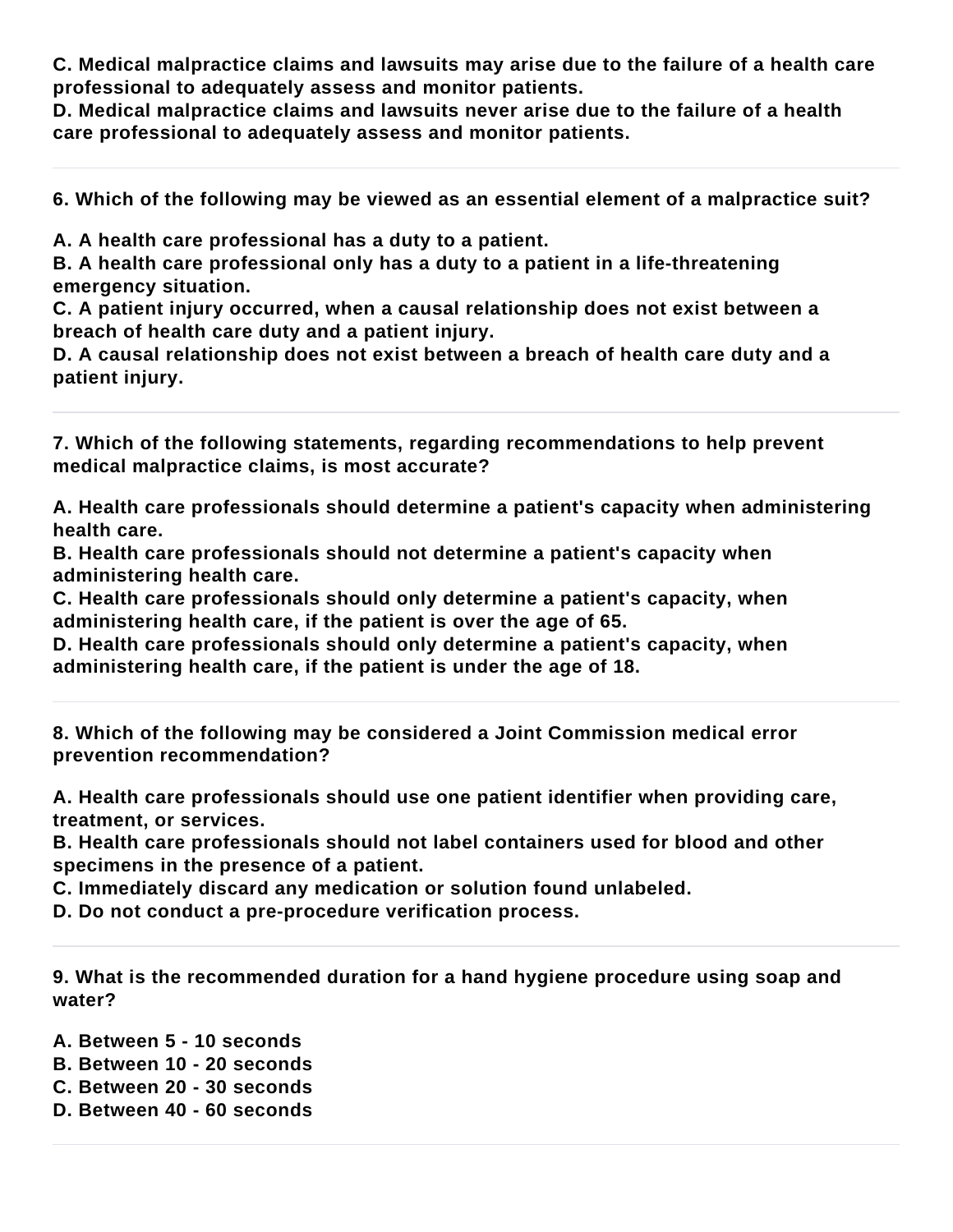**10. In order to prevent medical malpractice claims and lawsuits, health care professionals should only apply fall precautions to patients over the age of 65.**

- **A. True**
- **B. False**

**11. Which of the following statements is most accurate?**

**A. Antithrombosis stockings may be used to put pressure on the legs in order to decrease circulation and thus reduce the chance of a blood clot. B. Antithrombosis stockings may be used to relieve pressure on the legs in order to decrease circulation and thus reduce the chance of a blood clot. C. Antithrombosis stockings may be used to put pressure on the legs in order to improve upon circulation and thus increase the chance of a blood clot. D. Antithrombosis stockings may be used to put pressure on the legs in order to improve upon circulation and thus reduce the chance of a blood clot.**

**12. According to the text, an open communication climate is characterized by communication that requires unrestricted, honest and mutual interaction for people to understand each other better, in order to promote tolerance, minimize conflicts, and promote safe and effective health care.**

**A. True**

**B. False**

**13. A fellow health care professional has questions regarding effective health care documentation. Which of the following points of interest should be expressed to the fellow health care professional?**

**A. Effective health care documentation typically only includes subjective information. B. Effective health care documentation includes both clarity and completeness. C. It is not necessary for health care documentation to be readily accessible. D. It is not necessary for health care documentation to include the times and dates of health care administration.**

**14. Typically, good Samaritan laws always apply to health care professionals on-call.**

**A. True B. False**

**15. Typically, what is the first recommended step of most decision-making models?**

**A. Make a decision**